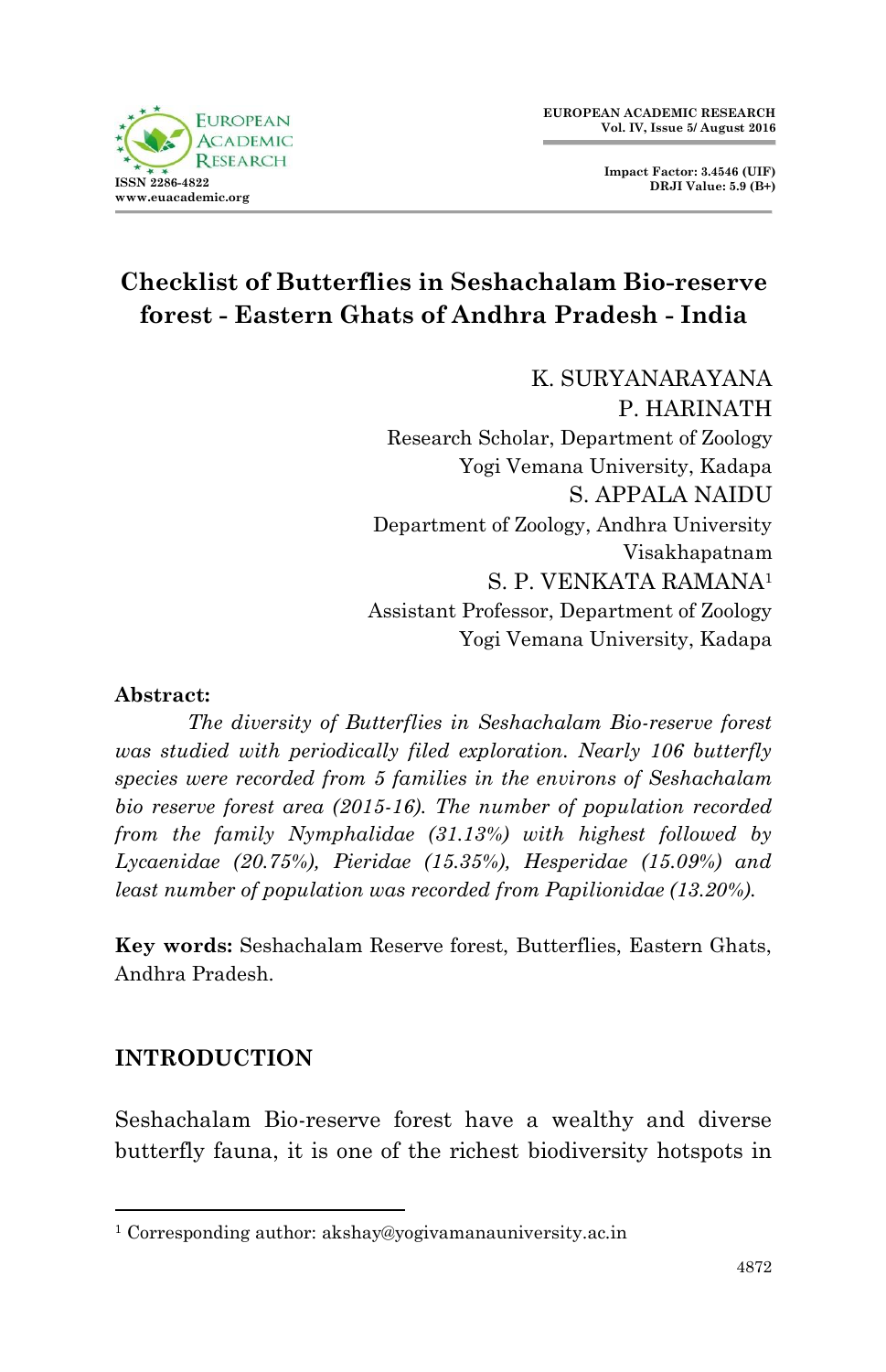India lies between 13o 38" and 13o 55"N latitude and 79<sup>o</sup> 07" and 79o 24" E longitudes and spread over two districts Chittoor and Kadapa of Southern Andhra Pradesh. Vegetation in the study area is deciduous forests with patches of moist deciduous and evergreen to semi-evergreen forests. In the Eastern Ghats of Southern Andhra Pradesh, the highest point is Tirumala hills with 1251m height. The terrain is undulating with forest covered valleys. Most of the rainfall is received from the northeast monsoon and a little from the southwest monsoon. The average rainfall in this region is 900 mm; the average temperature of the region varies from  $12^{\circ}$  C to  $44^{\circ}$  C. Some previous studies was recorded the slight number of butterfly species from covered short region of Seshachalam Bio-reserve forest<sup>1-4</sup>. Moreover, these studies were focused only a checklist of family-wise species in Seshachalam Bio reserves forest. So, the present study was an investigation of the species level richness of butterflies in this study area.

Butterflies are seasonal in their occurrence. They are common for only a few months and rare or absent in others. The seasons when they are rare or not active as adults are usually spent either as caterpillars or as pupae. Seasonal fluctuations are often influenced by environmental factors including temperature, photoperiod, rainfall, humidity, variation in the availability of food resources and vegetation cover such as herbs and shrubs 5-8 . The months when the adults are active are called the "flight period". Distinct flight periods naturally suggest seasonality of the early stages of butterflies as well. Thus occur in different seasons <sup>9</sup> the growing human population and increasing urbanization have also led to an enhanced pressure on the remaining semi-natural habitats. On top of these factors, the evidence was accumulating that climatic change in recent decades has had a major effect, leading to species declines and extinctions<sup>10-11</sup>. Predict that the impact of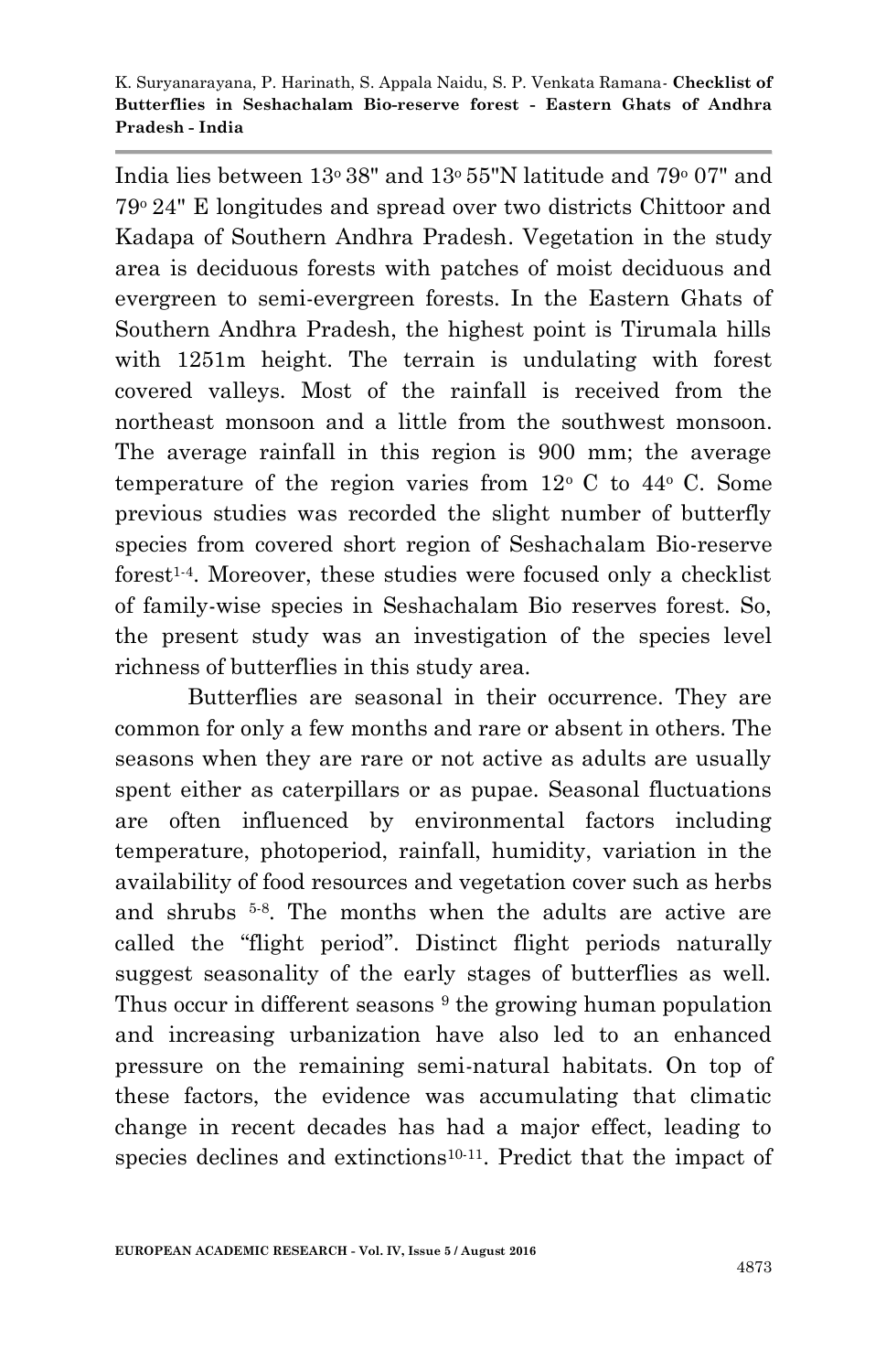the expected future changes in the populations and distribution of butterflies will be huge, and action was urgently needed.

# **MATERIALS AND METHODS**

The Entomological collection, occasional rearing of larval and field observations were made during June 2015 to May 2016. The counts are conducted along fixed transects of about  $0.5 - 3$ kilometers, consisting of smaller sections, each with a homogeneous habitat type. In The fieldwork record all butterflies in an imaginary box 2.5 meters to their left, 2.5 meters to their right, 5 meters above them and 5 meters ahead of them 12. For easily identified butterflies, directly observed and recorded and then unidentified butterflies were photographed and later on identified by using specific guide books 13-14 and consultation with Zoological survey of India (ZSI). The study involved walking along the forest paths at a constant speed and recording the butterfly diversity.



**Figure- 1: Seshachalam Biosphere reserve forest (Source: www.seshachalambiospherereserve.in)**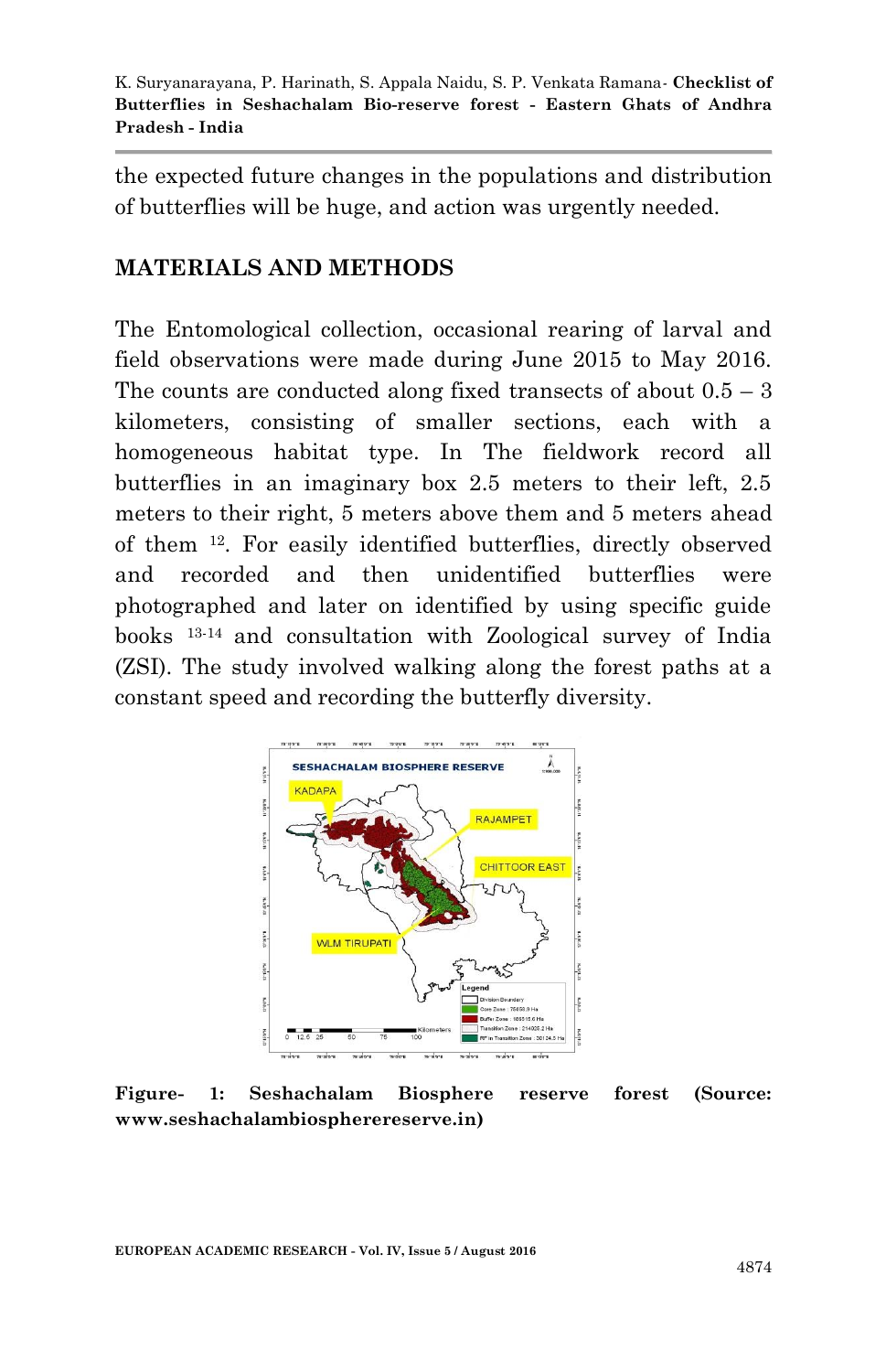# **RESULT AND CONCLUSION**

In Seshachalam bio-reserve forest during the study period 106 species of butterflies were recorded (Table.1 and Figure-1). The family-wise butterflies species percentage have noticed as 31.13% in Nymphalidae, 20.75% in Lycaenidae, 15.09% in Hesperidae, 13.20% in Papilionidae and 15.35% in Pieridae (Fig. 2) Nymphalidae was shown in high population rather than other families. Further, Papilionidae was revealed in the least population when compare to other butterfly population. Finally the order of the family-wise butterfly population was significantly different (Figure-2). Butterflies were identified were caught by hand net and released after identification<sup>15-17</sup>. Most photographic documents were done. Species identification was made using various field guides and other available literature.

| S.No           | Family       | Scientific name          | Common name           |
|----------------|--------------|--------------------------|-----------------------|
| 1              | Papilionidae | Graphium agamemnon       | Tailed jay            |
| $\overline{2}$ |              | G. doson                 | Common jay            |
| 3              |              | Pathysa nomius           | Spot sword tail       |
| $\overline{4}$ |              | Pachliopta aristolochiae | Common rose           |
| 5              |              | P. hector                | Crimson rose          |
| 6              |              | Papilio polymnestor      | Blue mormon           |
| 7              |              | P. polytes               | Common mormon         |
| 8              |              | P. memnon                | Common merun          |
| 9              |              | P. liomedon              | The black tail        |
| 10             |              | P. crino                 | Common banded peacock |
| 11             |              | Princeps demoleus        | Lime butterfly        |
| 12             |              | Papilio helenus          | Red Helen             |
| 13             |              | Graphium antiphates      | Five bar sowrd tail   |
| 14             |              | Appis indira             | Plain puffin          |
| 15             | Pieridae     | Anaphaeis aurota         | The pioneer           |
| 16             |              | Appias pandione          | Spot puffin           |
| 17             |              | Appias albino            | Common albatross      |
| 18             |              | Catopsilia crocale       | Common emigrant       |
| 19             |              | Catopsilia Pomona        | Lemon emigrant        |
| 20             |              | Catopsilia pyranthe      | Molted emigrant       |

**Table - 1: Check list of Butterflies reported from Seshachalam Bioreserve forest** 

**EUROPEAN ACADEMIC RESEARCH - Vol. IV, Issue 5 / August 2016**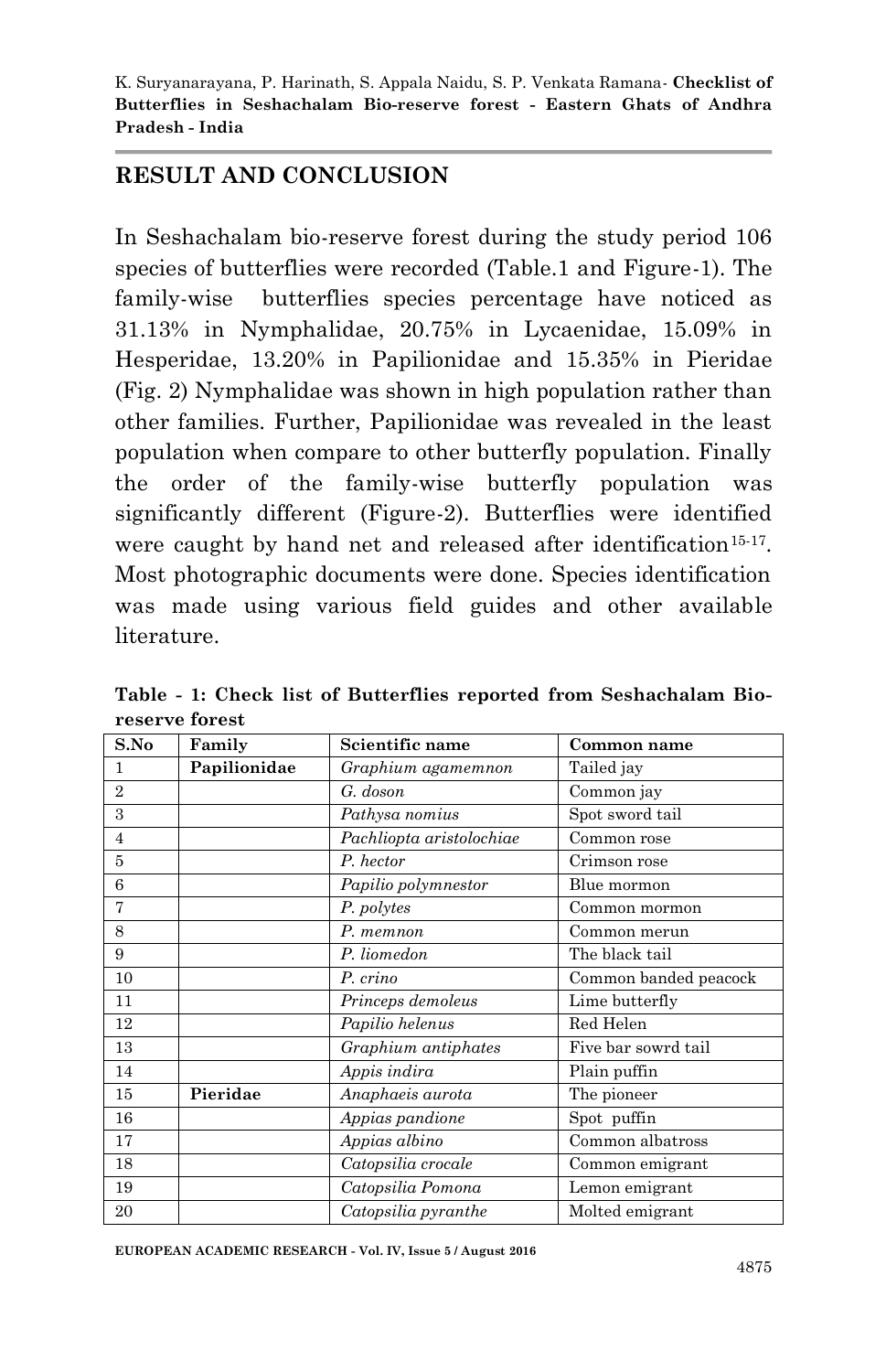| 21     |             | Colotis danae                                | Crimson tip             |
|--------|-------------|----------------------------------------------|-------------------------|
| 22     |             | Colotis eucharis                             | Plain orange tip        |
| 23     |             | Colotis fausta                               | Large salmon arab       |
| 24     |             | Colotis amata                                | Small salmon arab       |
| 25     |             | Colotis etrida                               | Small orange tip        |
| 26     |             | Cepora nerissa                               | Common gull             |
| 27     |             | Cepora nadina                                | Lesser gull             |
| 28     |             | Delias eucharis                              | Common jezebel          |
| 29     |             | Eurema hecabe                                | Common grass yellow     |
| 30     |             | Eurema brigitta                              | Small grass yellow      |
| 31     |             | Eurema blanda                                | Three spot grass yellow |
| 32     |             | Leptosia nina                                | The psyche              |
| 33     |             | Valeria valeria anais                        | Common wanderer         |
| 34     |             | Pieris canidia                               | Indian Cabbage white    |
| 35     |             | Ixias pyrene                                 | Yellow orange tip       |
| 36     | Nymphalidae | Danaus chrysippus                            | Plain tiger             |
| 37     |             | Tirumala limniace                            | Blue tiger              |
| 38     |             | Cupha erymanthis                             | Rustic                  |
| 39     |             | Euploea core                                 | Common crow             |
| 40     |             | $\overline{\mathit{El}}$ ymnia shypermnestra | Common palm fly         |
| 41     |             | Eritesfalcipennis                            | Common Cyclops          |
| 42     |             | Melantis leda                                | C. evening brown        |
| 43     |             | Mycalesis visala                             | Tamil brush brown       |
| 44     |             | Ariadne merione                              | Common castor           |
| 45     |             | Euthalia garuda                              | The baron               |
| 46     |             | Euthalia nais                                | The baronet             |
| 47     |             | Hypolimnas bolina                            | Great egg fly           |
| 48     |             | Hypolomnas misippus                          | Danaid egg fly          |
| 49     |             | Junonia almanac                              | Peacock pansy           |
| 50     |             | Junonia hierta                               | Yellow pansy            |
| 51     |             | Junonia lemonias                             | Lemon pansy             |
| 52     |             | Junonia orithyia                             | Blue pansy              |
| 53     |             | Junonian iphita                              | Chocolate pansy         |
| 54     |             | Neptishylas                                  | Common sailer           |
| 55     |             | Phalanta phalantha                           | Common leopard          |
| $56\,$ |             | $\overline{By}$ blia ilithyia                | The Joker               |
| 57     |             | Vanessa indica                               | The Paller              |
| 58     |             | Cynthia erota                                | The Devil               |
| 59     |             | Atella alcippe                               | The Camel               |
| 60     |             | Acraea terpsicore                            | Tawny coster            |
| 61     |             | Melantis phedima                             | Dark evening brown      |
| 62     |             | Euploea sylvester                            | Double-branded crow     |
| 63     |             | Euploea klugii                               | Brown king crow         |
| 64     |             | Paranticam aglea                             | Glassy Tiger            |
| 65     |             | Parantica niligiriensis                      | Glassy tiger            |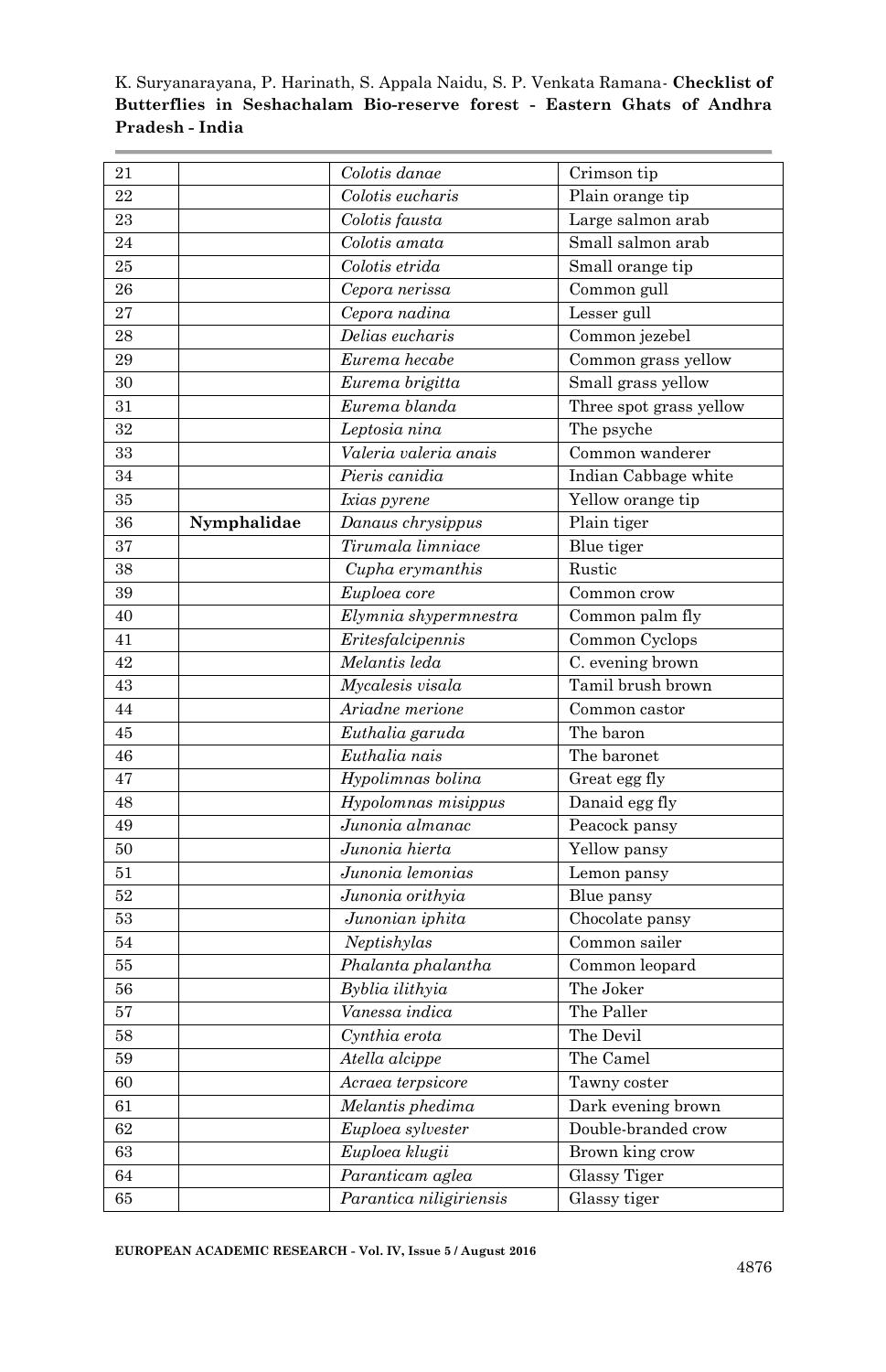| 66  |             | Ypthima bueberi             | Common four ring    |
|-----|-------------|-----------------------------|---------------------|
| 67  |             | Ypthima baldus              | Common five ring    |
| 68  |             | Neptis jubab                | Chestnut streaked   |
| 69  | Lycaenidae  | Apharitisvulcanus           | Common silver line  |
| 70  |             | Castalius rosimon           | Common pierrot      |
| 71  |             | Castalius caleta            | Common Comb         |
| 72  |             | Tarucus nara                | Rounded pierrot     |
| 73  |             | Euchrysops cnejus           | Gram blue           |
| 74  |             | Evereslact urnus            | Indian cupid        |
| 75  |             | $\overline{Jamide}$ sceleno | Common cerulean     |
| 76  |             | Rapala airbus               | Indian red flash    |
| 77  |             | Spindasis vulcanus          | The silverline      |
| 78  |             | Talicada nyseus             | Red pierrot         |
| 79  |             | Lycaenes thesemolus         | The wind mill       |
| 80  |             | $\overline{R}$ apala jarbus | Indian Red glass    |
| 81  |             | Curetis thetis              | Oak blue            |
| 82  |             | Pratapa deva                | Common cool         |
| 83  |             | Rathinda omor               | Monkey puzzle       |
| 84  |             | Chilades pandava            | Plains cupid        |
| 85  |             | Chilades lajus              | Lime blue           |
| 86  |             | Lampides boeticus           | Pea Blue            |
| 87  |             | Zizeeria karsandra          | Dark grass blue     |
| 88  |             | Curetis siva                | Shiva sun bean      |
| 89  |             | Udaspes folus               | Grass Demon         |
| 90  |             | Jamides celeno              | Common Cerulean     |
| 91  | Hesperiidae | Borbo cinnara               | Rice swift          |
| 92  |             | Pelopidas mathias           | Small branded swift |
| 93  |             | Hasora chromus              | Common banded Awl   |
| 94  |             | Hasora nexis                | The Red dot         |
| 95  |             | Suastus gremius             | Indian Palm Bob     |
| 96  |             | Spialia galba fabricius     | Indian skipper      |
| 97  |             | Udaspes folus               | Grass Demon         |
| 98  |             | Caprona ransonnettii        | Golden Angle        |
| 99  |             | Badamia exclamatinis        | <b>Brown Awl</b>    |
| 100 |             | Hasora badra badra          | Common Awl          |
| 101 |             | Oriens golapseudolus        | Common Dartlet      |
| 102 |             | Oriens goloides             | Small Dartlet       |
| 103 |             | Tagiades gana athos         | Suffused snow flat  |
| 104 |             | Tagia desjapetusravi        | Common snow flat    |
| 105 |             | Erionota thrax              | Palm Redeye         |
| 106 |             | Caltoris kumara             | <b>Blank Swift</b>  |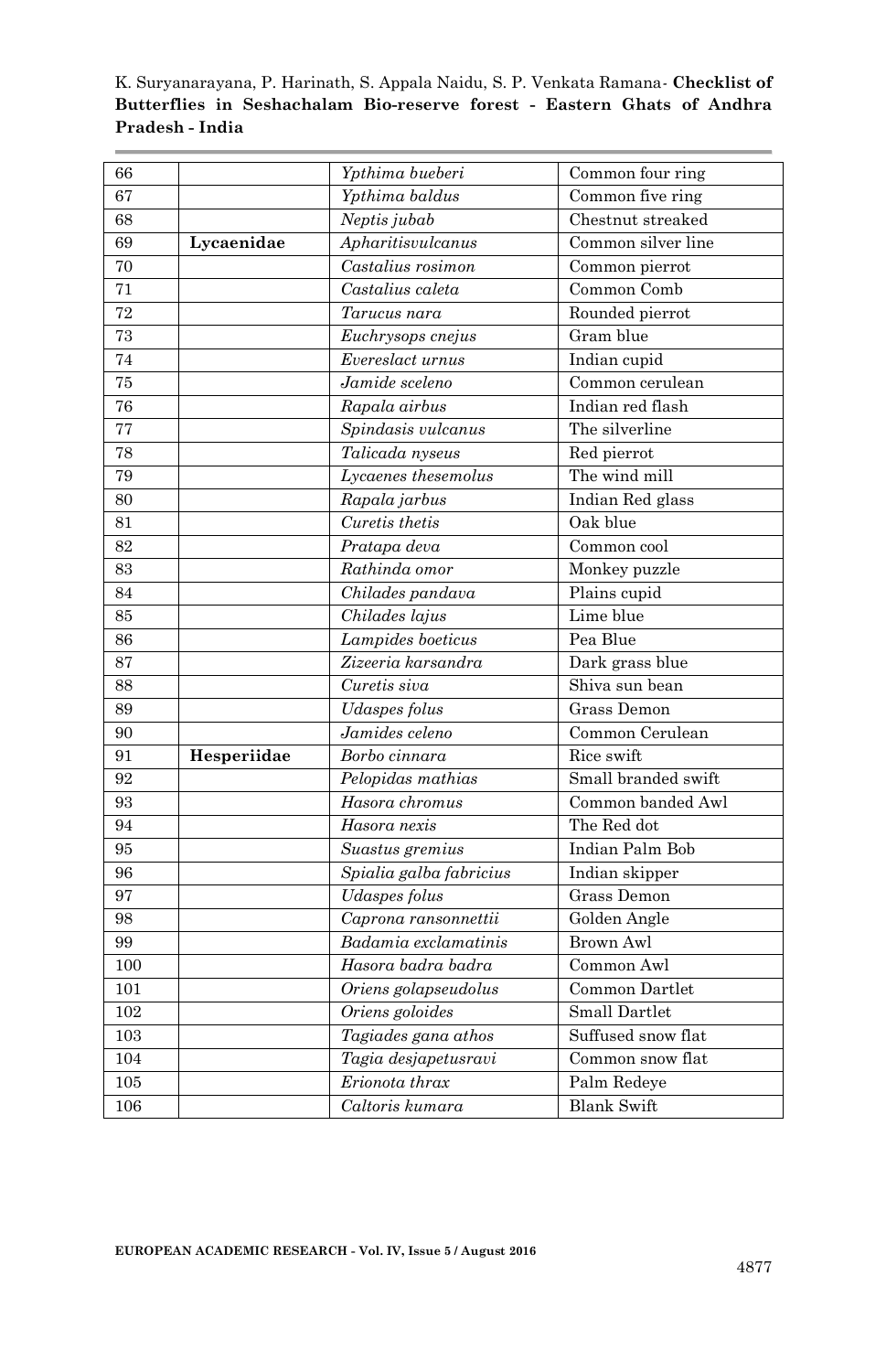**Fig 2: Family wise richness in the Butterflies of Seshachalam Bioreserve forest**



## **ACKNOWLEDGEMENTS**

The author K. Suryanarayana would like to thank DST, New Delhi for their financial support through INSPIRE programme along with the research supervisor Dr. S. P. Venkata Ramana. The author also thankful to A.P. forest Department for their constant support in carrying out such study.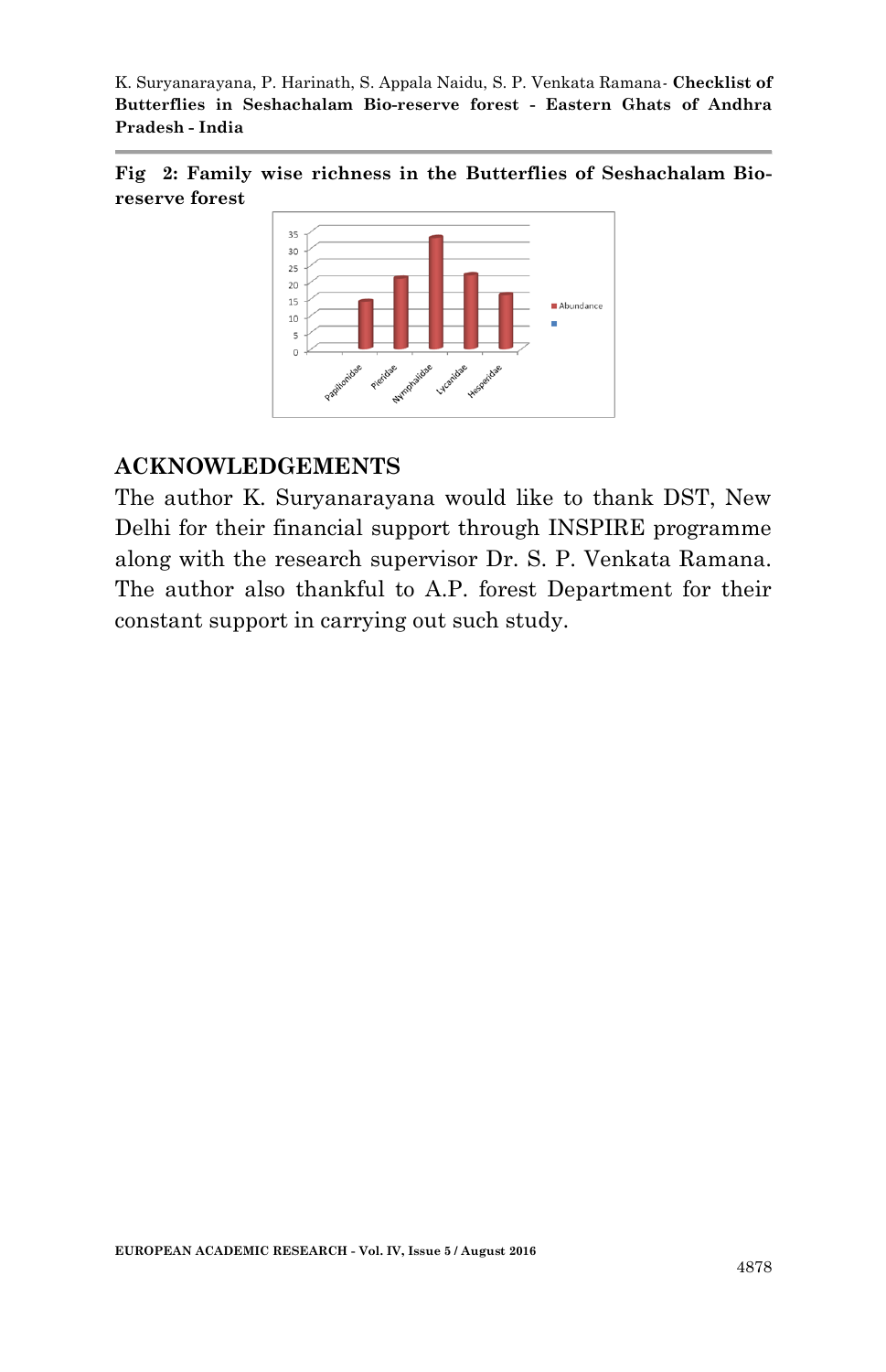#### **Plate: 1**





#### **Plate: 2**

Family : Pieridae (whites and yellows), Butterflies in Seshachalam Bio reserve forest – Eastern Ghats, Southern<br>Andhra Pradesh. India



#### **Plate: 3**

Family: Hesperiidae (Skippers), Butterflies in Seshachalam Bio reserve forest – Eastern Ghats, Southern Andhra<br>Pradesh, India



**EUROPEAN ACADEMIC RESEARCH - Vol. IV, Issue 5 / August 2016**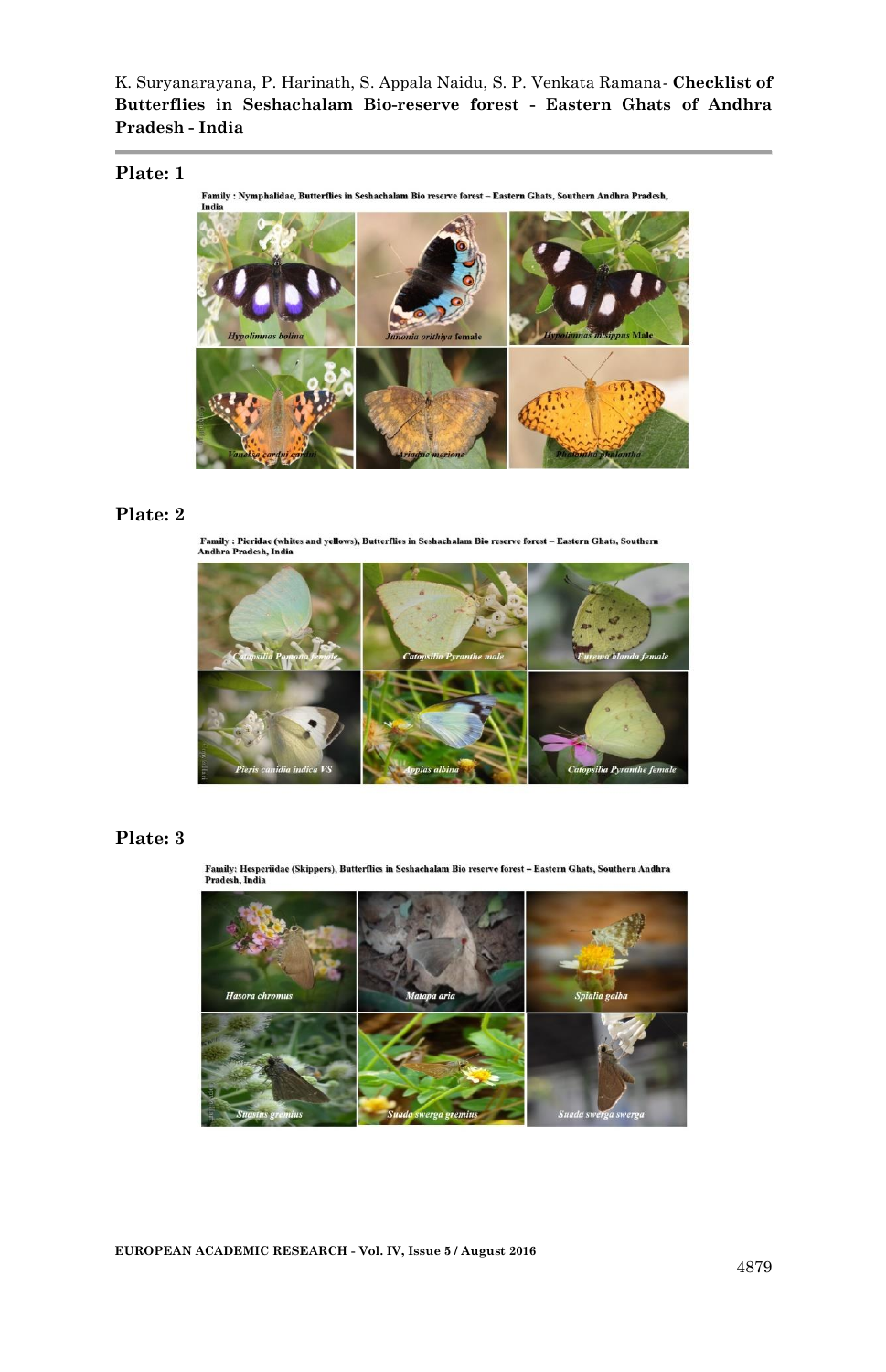### **Plate: 4**



### **Plate: 5**

ly : Lycaenidae (Blues). Butterflies in Seshachalz **Bio reserve forest - Eastern Ghats, Southern Andhra Pradesh.** 



# **REFERENCES:**

- 1. S.P. VenkataRamana. Biodiversity and conservation of butterflies in the Eastern Ghats. Internation Journal of Ecoscan. 4: 59-67. 2010
- 2. P. Harinath, G. Meera bai and S. P. Venkata Ramana. Diversity of Butterflies – Strategies adopted for its conservation at Yogi Vemana University campus, Kadapa, Andhra Pradesh., India. *Discovery*, 2014, 11.
- 3. K. Suryanarayana, P. Harinath, and S. P. VenkataRamana. Impact of climate change on butterfly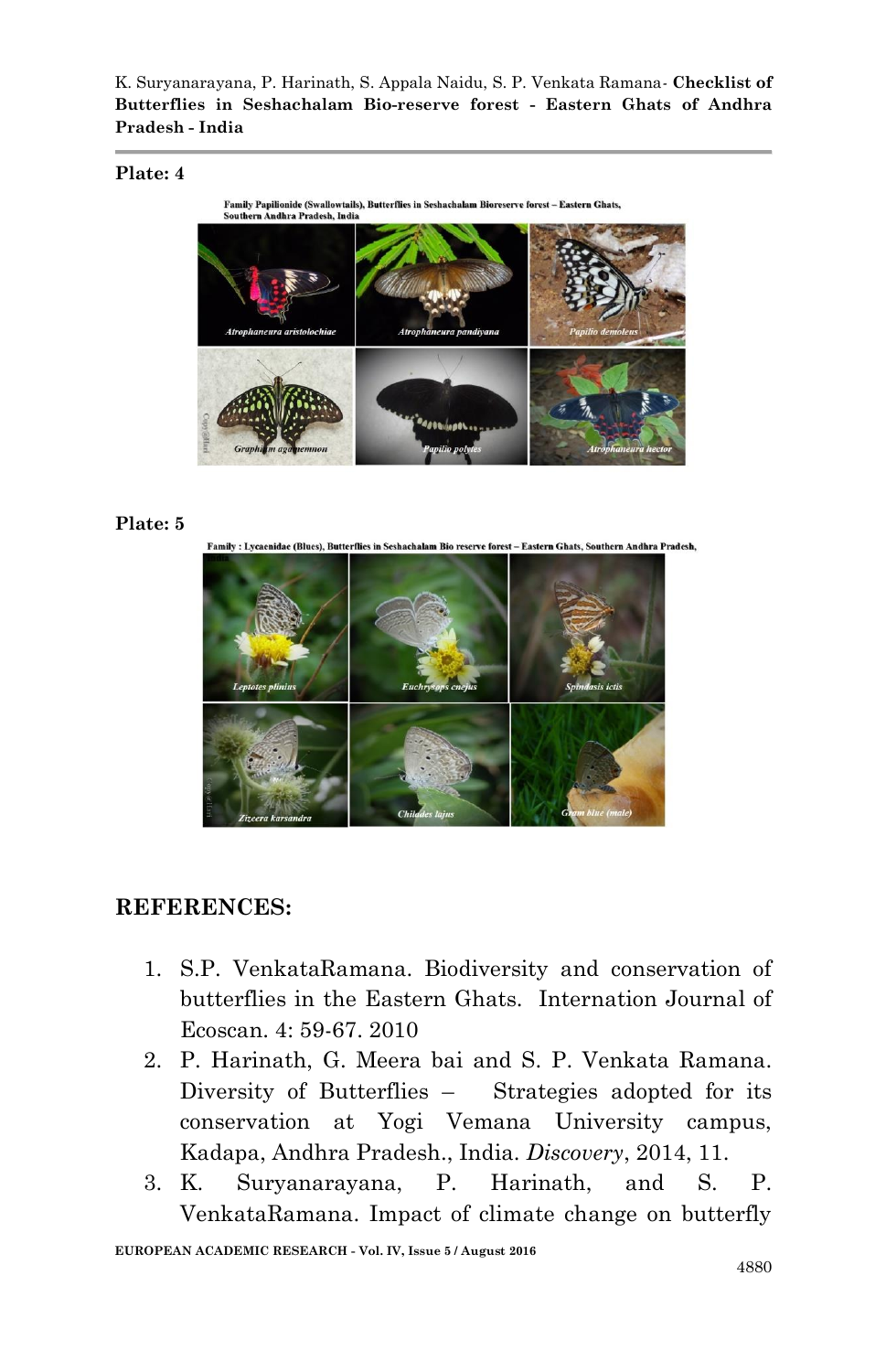diversity in Seshachalam bio reserve forest of southern Andhra Pradesh. *Discovery-Climate change.* 2014, 27:25.

- 4. K. Suryanarayana, P.Harinath and S.P.VenkataRamana. Butterflies as Bio indicators of Climate change in Seshachalam Bio- reserve forest, Eastern Ghats of Southern Andhra Pradesh. British Journal of Envi. Science and Climate Change (Science Domine International).
- 5. Anu, A. (2006). Entomofaunal Dynamics and Biochemistry of Litter Decomposition in a Natural Forest with Special Reference to the Systematics of Dung Beetles (Coleoptera: Scarabaeinae). PhD Dissertation. University of Calicut, Kerala, India.
- 6. Anu, A., T.K. Sabu& P.J. Vineesh (2009). Seasonality of litter insects and relationship with rainfall in a wet evergreen forest in south Western Ghats. *Journal of Insect Science* 9: 46. available online: insectscience.org/9.46.
- 7. Shanthi, R., K.J. Hussain& K.P. Sanjayan (2009). Influence of weather on the incidence of sucking pest complex on summer-irrigated cotton crops of Tamil Nadu. *Hexapoda*16(1): 89-92.
- 8. Tiple, A.D. & A.M. Khurad (2009). Butterfly Species Diversity, Habitats and Seasonal Distribution in and around Nagpur City, Central India. *World Journal of Zoology* 4(3): 153-162.
- 9. Kunte KJ (2000). Butterflies of peninsular India. Indian Academy of Sciences, Bangalore and University Press, Hyderabad.
- 10. Parmesan,C. &Yohe, G. (2003) A globally coherent fingerprint of climate change impacts across natural systems. *Nature* **421**, 37–42.
- 11. Settele, J.; Kudrna, O.; Harpke, A.; Kühn, I.; Swaay, C. van; Verovnik, R.; Warren, M.; Wiemers, M.; Hanspach,